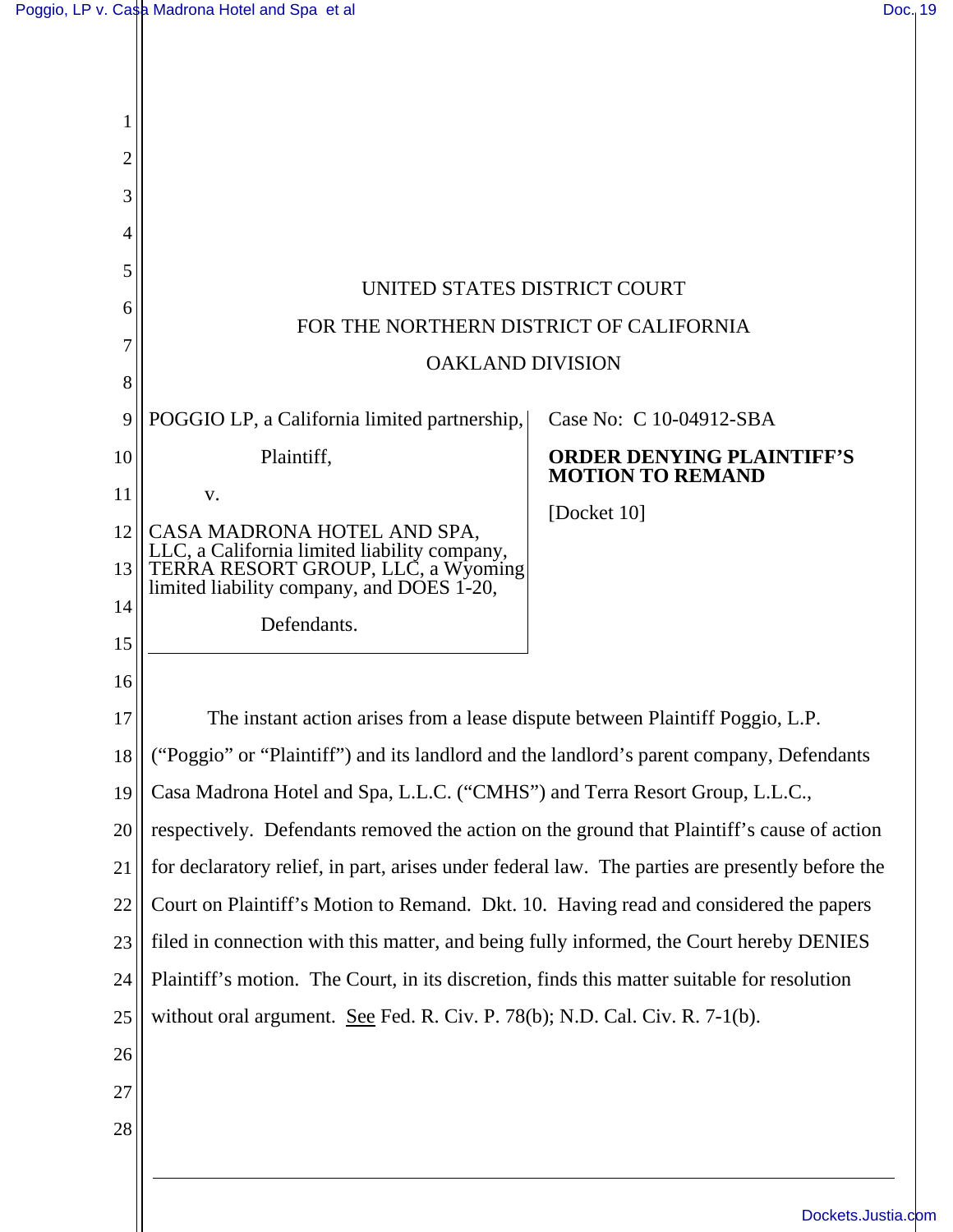## **I. BACKGROUND**

2

1

## **A. FACTUAL SUMMARY**

3 4 5 6 7 8 9 10 11 12 13 In 2002, Plaintiff entered into a commercial lease ("Lease") with Oly Casa Madrona, L.L.C. ("Oly") to operate a restaurant in the Casa Madrona Hotel ("Hotel") in Sausalito, California. Compl.  $\P$  10.<sup>1</sup> Oly sold the Hotel in 2005 to MHG Casa Madrona Hotel, L.L.C. ("MHG"). Id. ¶ 12. MHG financed its purchased through a loan from Georgia-based Integrity Bank. Id. ¶ 13. In 2008, the State of Georgia Department of Banking and Finance closed Integrity Bank, resulting in the Federal Deposit Insurance Corporation ("FDIC") being appointed as the bank's receiver. Id. In 2009, the FDIC filed suit against MHG in federal court "seeking appointment of a receiver and injunctive relief to facilitate a nonjudicial foreclosure of MHG's interest in the Hotel." Id. In turn, MHG filed a Chapter 11 bankruptcy petition. Id. The FDIC obtained relief from an automatic bankruptcy stay and sold the Hotel to Defendant CMHS in 2010. Id.

14 15 16 17 18 19 20 21 22 23 24 25 26 27 In the course of the MHG bankruptcy proceeding, the trustee, at the request of CMHS, filed a motion under 11 U.S.C. § 365 ("Section 365"), to discharge Plaintiff's unexpired Lease. Compl. ¶ 14. The bankruptcy court granted the motion and ruled that "the Plaintiff Lease is hereby rejected effective as of April 2, 2010." Id. Following that ruling, CMHS began demanding that Plaintiff vacate the Hotel. Id. ¶ 15. According to Plaintiff, "[d]espite the clear and unambiguous language in Section 365(h)(1) of the Bankruptcy Code, entitling Plaintiff to continuing occupancy of the Restaurant . . . CMHS's attorneys sent Plaintiff successive letters informing it that since the Lease had been rejected by the bankruptcy court, Plaintiff no longer had any right to use or occupy the Restaurant, and that Plaintiff was required to vacate the Restaurant . . . ." Id. ¶ 16. Later, "CMHS transmitted to Plaintiff a Notice to Pay Rent or Quit that stated the estimated rent due was \$60,006.35 . . . ." Id. 16c. In response, "Plaintiff's counsel wrote CMHS that that the offsets to rent to which Plaintiff was entitled under Section 365(h)(1) of the Bankruptcy

<sup>28</sup>  1 Plaintiff's Complaint is attached as Exhibit A to Defendants' Notice of Removal, Dkt. 1.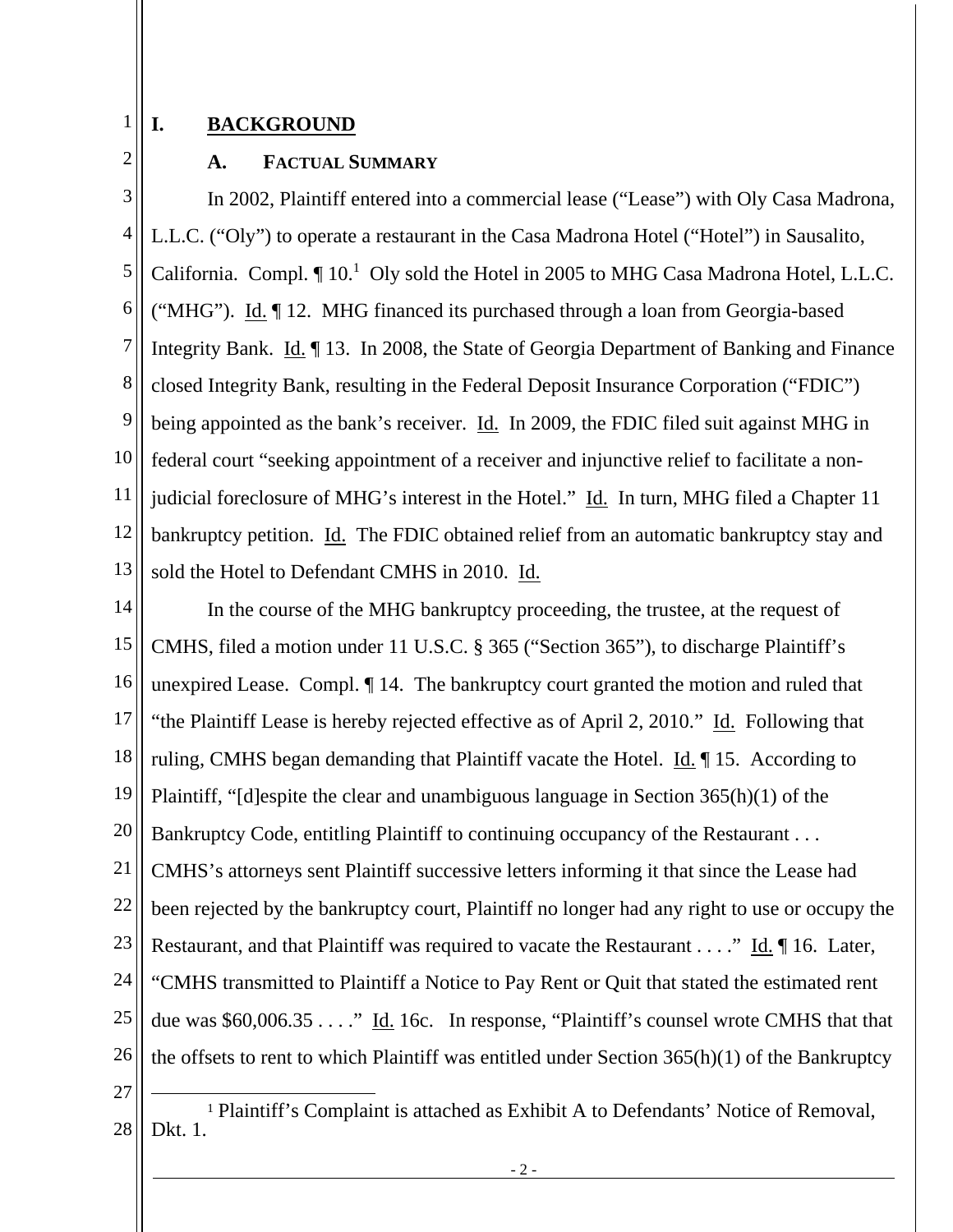1 2 Code and the Lease exceeded CMHS's estimate of the rent due," making its notice defective. Id.

3 **B. PROCEDURAL HISTORY**

4 5 6 7 8 9 10 11 12 13 14 15 On September 17, 2010, Plaintiff filed suit in the Marin County Superior Court against Defendants, alleging seven causes of action for (1) declaratory relief, (2) breach of the Lease, (3) breach of the covenant of quiet enjoyment, (4) trespass, (5) wrongful eviction, (6) intentional interference with prospective economic advantage, and (7) injunctive relief. In the first cause of action for declaratory relief, "Plaintiff contends that Poggio has certain rights regarding the Restaurant and defendants dispute those rights." Compl. ¶ 20. Among the various disputes alleged is Plaintiff's claim that "it has the right to an offset against its rent under the Lease, in accordance with Section 365(h)(1) of the U.S. Bankruptcy Code[.]" Id. ¶ 20b. In its prayer for relief, Plaintiff seeks "a judicial declaration that Poggio has the right to offset against its rent due under the Lease, in accordance with the Lease and Section  $365(h)(1)$  of the U.S. Bankruptcy Code, ...." Id. at 13.

16 17 18 19 20 21 22 23 24 25 Defendants removed the action to federal court on October 29, 2010. Dkt. 1. The Notice of Removal avers that "[p]ursuant to 28 U.S.C. Section 1441(b), the State Court Action is based on, inter alia, a claim or right arising under the laws of the United States, i.e., the Bankruptcy Code, as Poggio invokes Section 365 as the basis for the judicial declaration it seeks regarding its alleged rights following the rejection of the Lease in the Bankruptcy Case." Notice of Removal ¶ 3. Plaintiff now moves to remand the action on the ground that its declaratory relief claim does not arise under federal law. In its reply, Plaintiff also presents a new argument that a state court ruling in a related unlawful detainer action involving the parties establishes that the offset dispute is not based on federal law. The matter has been fully briefed and is ripe for adjudication.

26 **II. LEGAL STANDARD**

27 28 A motion for remand is the proper procedure for challenging removal. Remand may be ordered either for lack of subject matter jurisdiction or for any defect in removal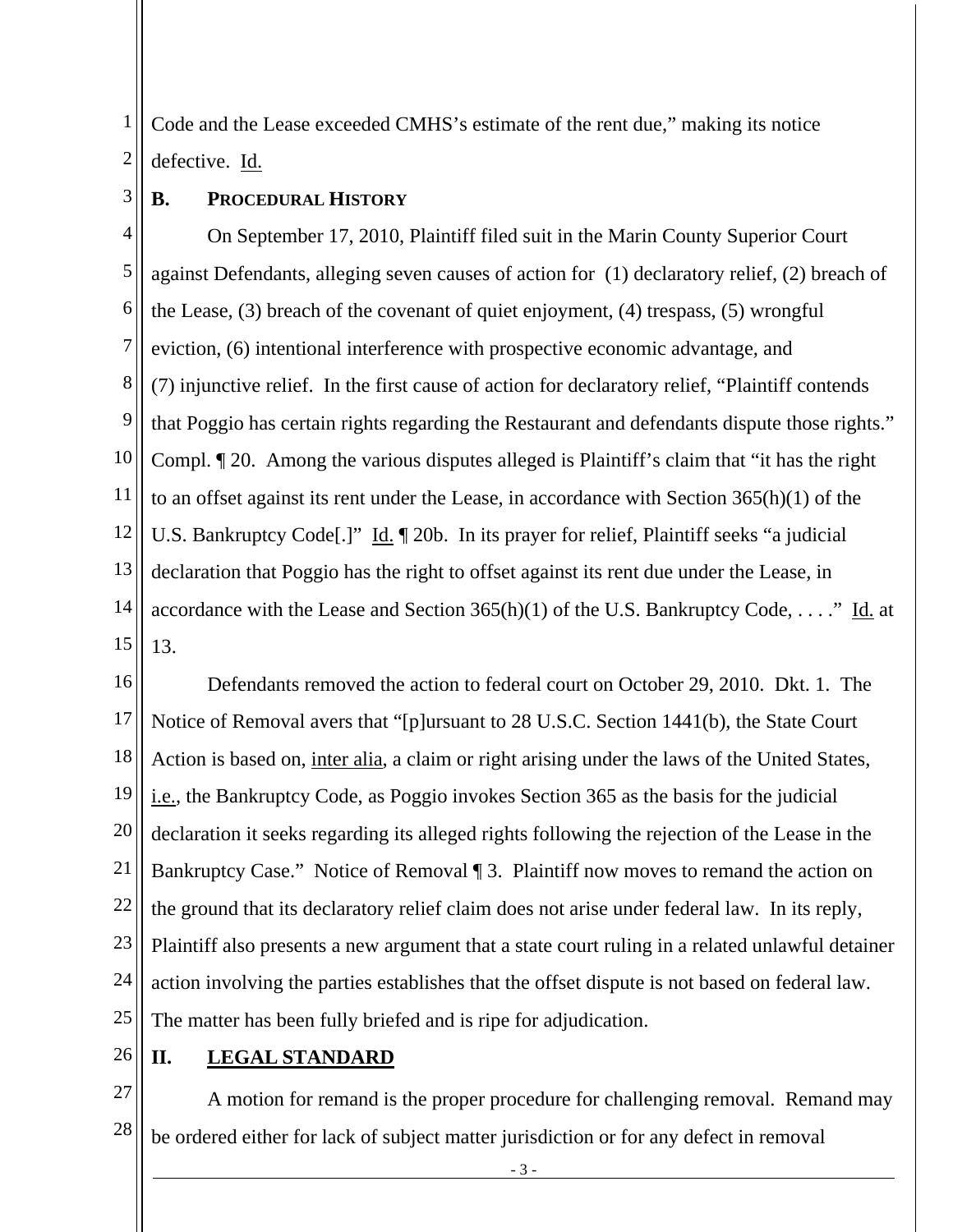1 2 3 4 5 6 7 procedure. See 28 U.S.C. § 1447(c). "[R]emoval statutes are strictly construed against removal." Luther v. Countrywide Home Loans Servicing, LP, 533 F.3d 1031, 1034 (9th Cir. 2008). "The presumption against removal means that the defendant always has the burden of establishing that removal is proper." Moore-Thomas v. Alaska Airlines, Inc., 553 F.3d 1241, 1244 (9th Cir. 2009). As such, any doubts regarding the propriety of the removal favor remanding the case. See Gaus v. Miles, Inc., 980 F.2d 564, 566 (9th Cir. 1992).

- 8 **III. DISCUSSION**
- 9

## **A. DECLARATORY RELIEF CLAIM**

10 11 12 13 14 15 16 17 18 19 20 21 22 23 24 25 26 "A defendant may remove an action originally filed in state court only if the case originally could have been filed in federal court." In re NOS Commc'ns, MDL No. 1357, 495 F.3d 1052, 1057 (9th Cir. 2007) (citing 28 U.S.C. § 1441(a), (b)). "The basic statutory grants of federal-court subject-matter jurisdiction are contained in 28 U.S.C. §§ 1331 and 1332." Arbaugh v. Y&H Corp., 546 U.S. 500, 513 (2006). Section 1331 confers federal question jurisdiction in "all civil actions *arising under* the Constitution, laws, or treaties of the United States." 28 U.S.C. § 1331 (emphasis added). The "arising under" qualification of § 1331 confers district courts with jurisdiction to hear "[o]nly those cases in which a well-pleaded complaint establishes either that [1] federal law creates the cause of action or that [2] the plaintiff's right to relief necessarily depends on resolution of a substantial question of federal law." Armstrong v. N. Mariana Islands, 576 F.3d 950, 954-55 (9th Cir. 2009) (internal quotations omitted). In other words, the federal law must be a "necessary element" of the state law claim. Id. However, "[w]hen a claim can be supported by alternative and independent theories—one one of which is a state law theory and one of which is a federal law theory—federal question jurisdiction does not attach because federal law is not a necessary element of the claim." Rains v. Criterion Sys., Inc., 80 F.3d 339, 345-46 (9th Cir. 1996)

27

28 There is no dispute between the parties that the first cause of action for declaratory relief alleges a claim that Plaintiff is entitled to an offset with respect to the amount of rent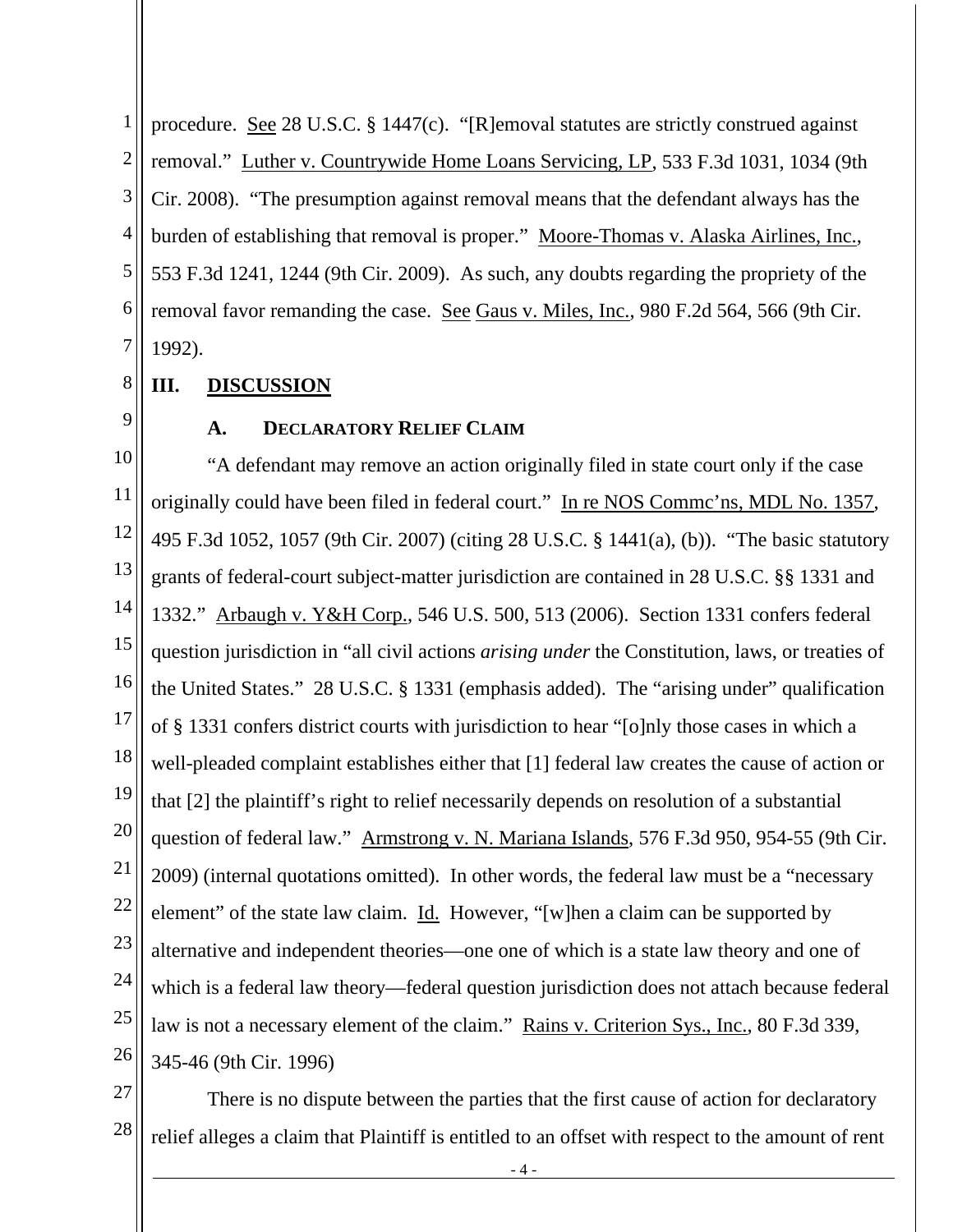1 2 3 4 5 6 7 8 9 10 11 12 13 14 due under the Lease by operation of Section 365. Compl. ¶ 20b; see also id. ¶¶ 15, 17c, 17e. Thus, on its face, Plaintiff's claim raises a substantial federal question. See ARCO Envtl. Remediation L.L.C. v. Dep't of Health & Envtl. Quality of Mont., 213 F.3d 1108, 1114 (9th Cir. 2000) (dependence of relief on federal question invokes federal question jurisdiction). Nonetheless, Plaintiff argues that Section 365 merely serves as "one of two alternative bases for declaratory relief." Pl.'s Reply at 1, Dkt. 1. This contention lacks merit. The allegations set forth in Plaintiff's declaratory relief cause of action expressly state that its claim of offset is based exclusively on Section 365. Compl. ¶ 20a. While it is true that in the *prayer* of the Complaint that Plaintiff references the Lease as well as Section 365 as the basis of its offset claim, that reference is in the conjunctive, not the disjunctive. Specifically, the prayer states that "Poggio has the right to an offset against its rent due under the Lease, in accordance with the Lease *and* Section 365(h)(1) of the U.S. Bankruptcy Code[.]" Compl. at 13 (emphasis added). Thus, Section 365 is not an "alternative" basis for relief; rather, is a necessary element of such claim.

15

## **B. UNLAWFUL DETAINER ACTION**

16 17 18 19 20 21 22 23 24 25 In its reply, Plaintiff argues for the first time that "Poggio's right to offset its payment of landlord obligations was recently decided in an unlawful detainer action pending between Poggio and CMHS in Marin County Superior Court." Pl.'s Reply at 1. Though not entirely clear, Plaintiff appears to suggest that the rent offset dispute is not based on federal law, ostensibly because the state court rendered its ruling without reference to the Bankruptcy Code. Id. The Court, however, does not consider arguments that were not specifically presented in the moving papers. See Zamani v. Carnes, 491 F.3d 990, 997 (9th Cir. 2007). In any event, whether or not the state court relied upon the

- 26
- 27
- 28